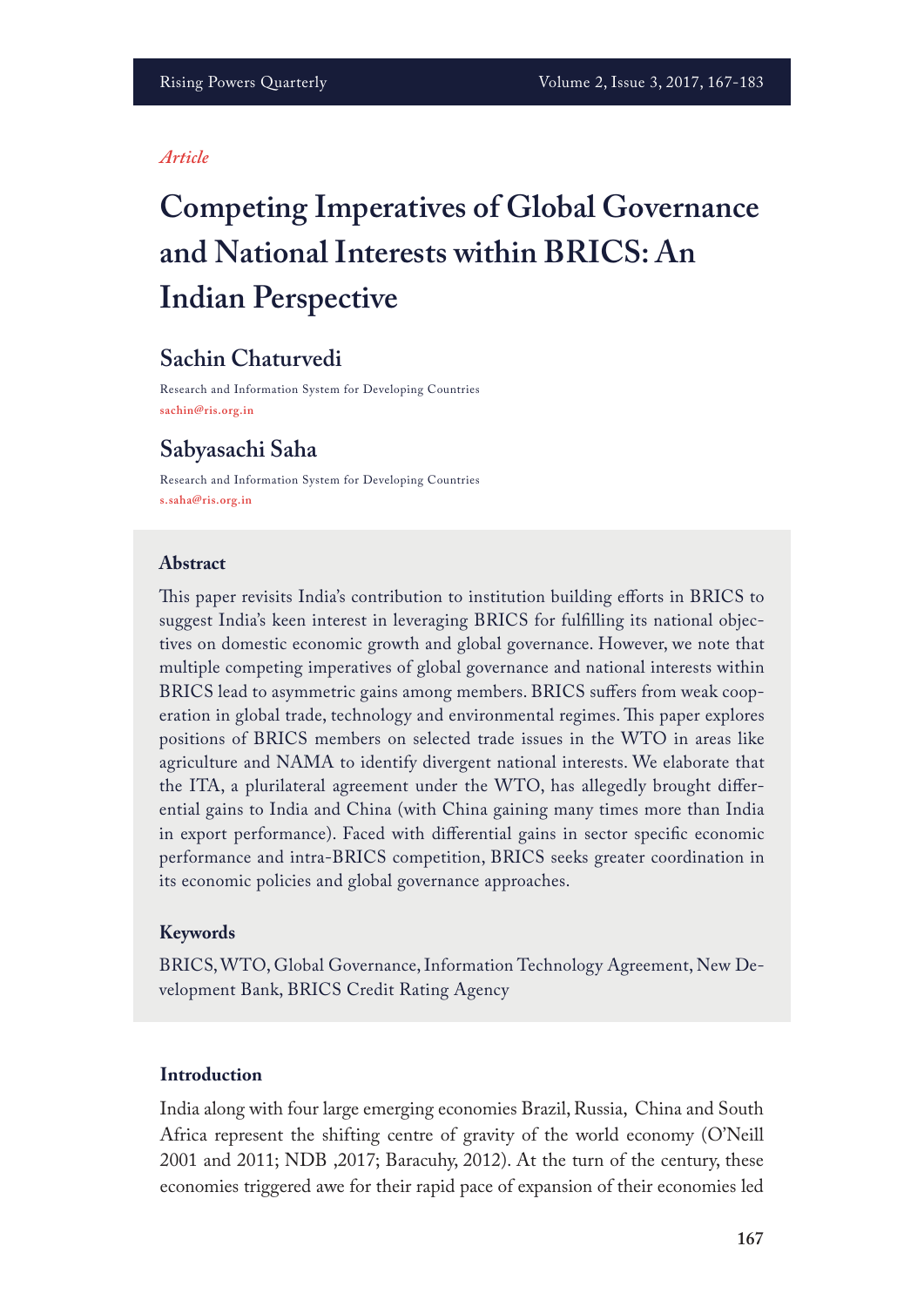by China. The economic recession of the last years of the previous decade slowed global growth, but BRICS showed substantial resilience. India has become the fastest growing large economy globally. While growth in China seems to be stabilising and Brazil, Russia and South Africa facing contraction due to falling commodity prices globally, India, is slated to maintain its average high economic growth rate.

In this decade, BRICS increasingly institutionalised its cooperation platforms at the level of ministers and officials (in the form of annual dialogue processes and committees) across a comprehensive array of issues, culminating into Annual Summits of BRICS Heads of Governments. BRICS has also encouraged deeper track two academic engagements and people to people linkages through annual forums for civil society organisations, youth forums and forums in diverse areas of culture and sports. BRICS institution building eforts and formalised mechanisms of cooperation have played important role in strengthening BRICS partnership so far. Apart from the creation of the New Development Bank (NDB) and the introduction of the Contingent Reserve Arrangement (CRA), BRICS has also adopted the Strategy for BRICS Economic Partnership. India has played an important role in proposing and in working with other members towards creating alternate institutions of global fnance and for better coordination of macroeconomic management globally to prevent and respond to future crisis. BRICS has successfully launched the New Development Bank and has proposed creation of a BRICS Credit Rating Agency. To cater to future needs in development and sustainability BRICS has established an Agriculture Research Platform. We observe that, India offered ideas and support for the creation of such institutions in BRICS to fulfl the following objectives: 1) collectively infuence global fnancial architecture; 2) create alternate fnancial institutions based on principles of equality; 3) create sector specifc collaboration platforms on development and security; and 4) to use such platforms to leverage the BRICS advantage for domestic economic growth. In this regard, we would discuss three specifc institution building eforts in BRICS.

However, unlike in the case of institution building and institutional approaches in sector specifc cooperation, BRICS countries are confronting challenges in context of their approach to global governance, which has so far focused primarily on global fnancial architecture with much less coordination and coherence in approaches on global trade, technology and environmental regimes.<sup>1</sup>The Strategy for BRICS Economic Partnership statement pays less substantive attention to

<sup>&</sup>lt;sup>1</sup> In Summit Declarations, however, the BRICS have repeatedly expressed their collective aspiration to help build a more open, cooperative. equitable and efficient world order (NDB, 2017). The Strategy for BRICS Economic Partnership statement pays less substantive attention to outstanding issues under the multilateral trade negotiations or other specific themes of global economic governance that have multilateral significance.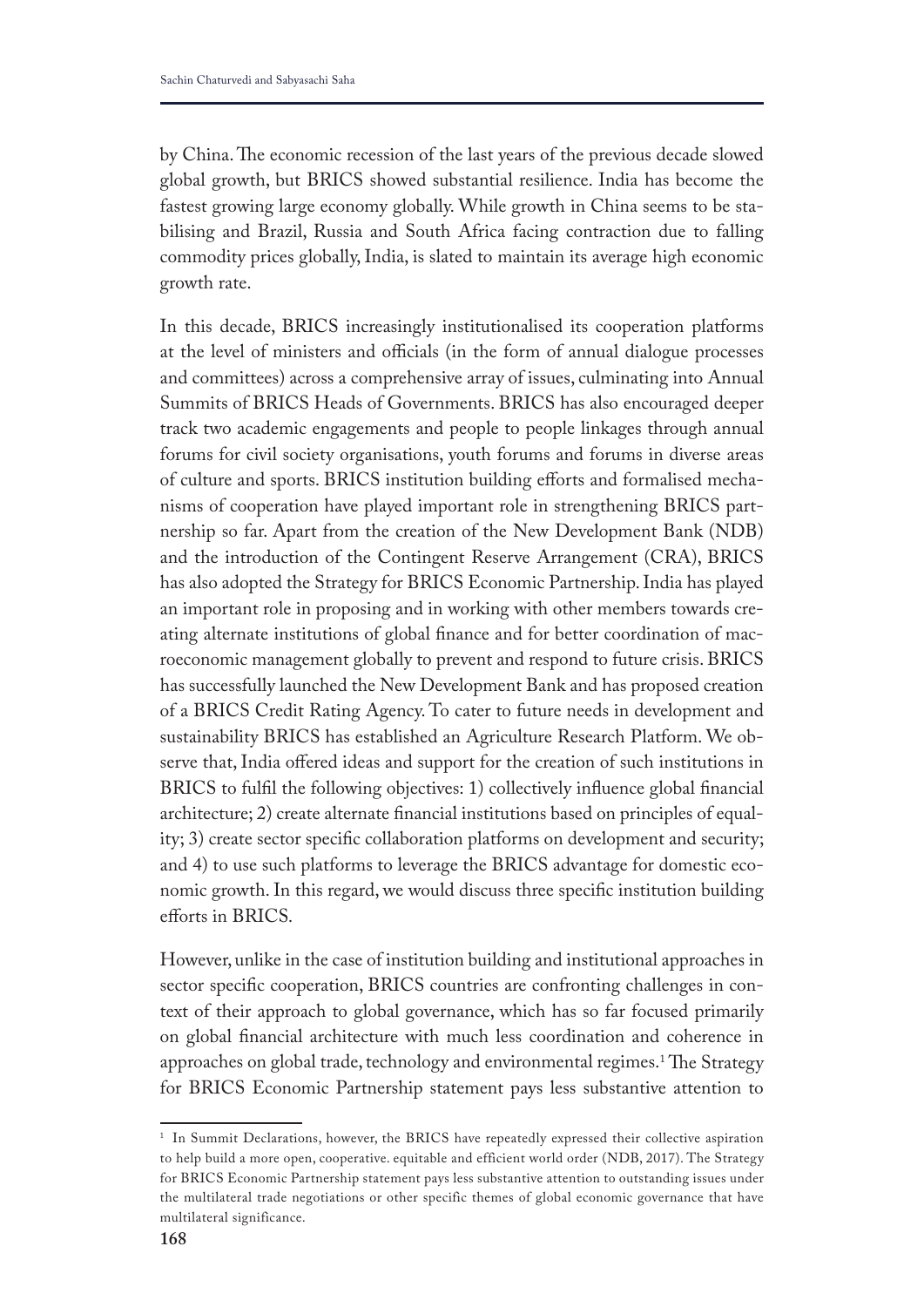outstanding issues under multilateral trade negotiations or other specifc themes of global economic governance that have multilateral significance. This, we presume, would result in partial gains for its members. We see BRICS as incomplete, or even faltering on issues that relate to wider and comprehensive dimensions of cooperation on global economic governance at a time when such a strategy is imminently required to fortify the space for economic growth in BRICS and in the South. Further, questions have been raised in academic forums on the willingness and maturity of BRICS to deliver on the foundational idea of multipolarity and enhanced commitment for creating mutual space for leadership and role in the world order. The fact that BRICS could emerge is also attributed to gradual integration with the world economy, favourable structural transformation and productivity growth, and the ability to meaningfully leverage the opportunities of internationalisation keeping in mind issues of sectoral competitiveness.2 Overtime, BRICS countries have demonstrated signifcant leadership on trade multilateralism, managing capital fows etc. to the extent that these countries see opportunities in globalisation. Member countries in BRICS, nevertheless, have to create space for manoeuvrability to overcome situations when their economic interests are not aligned. For example, India faces challenge of leading a coordinated approach on market access, excess capacity, technology transfer, industrial development and other sector specifc issues as actions by China are adversely afecting its own national policy making space.

BRICS experience with the WTO offers deep understanding of the diversity of national interests prevalent in BRICS. To begin with, we note, while IBSA (India, Brazil, South Africa) were original signatories of the GATT-WTO, both China and Russia are more recent entrants suggesting diference in timelines, readiness, perception and preference for globalisation in BRICS. At the same time, despite late entry in the WTO, it is evident that China could leverage opportunities in external sector engagements much more than the other BRICS members because of reasons ranging from comparative advantages to domestic capacities. In this paper we elaborate issues of negotiations within WTO that capture convergence and divergence of economic interests in BRICS. In addition, we specifcally highlight the Information Technology Agreement (1997), a plurilateral agreement under the WTO which has allegedly brought diferential gains to India and China (with China gaining many times more than India in export performance). China, India and Russia are signatories to this agreement among BRICS members. Faced with diferential gains in sector specifc economic performance and intra-BRICS competition, BRICS seeks greater coordination in its economic policies and global governance approaches. It is in this light that we wish to present India's engagement with the BRICS and possible directions

<sup>&</sup>lt;sup>2</sup> For elaborate discussion see de Vries et al (2012); McMillan and Rodrik (2011); Jacobs and Rossem (2013)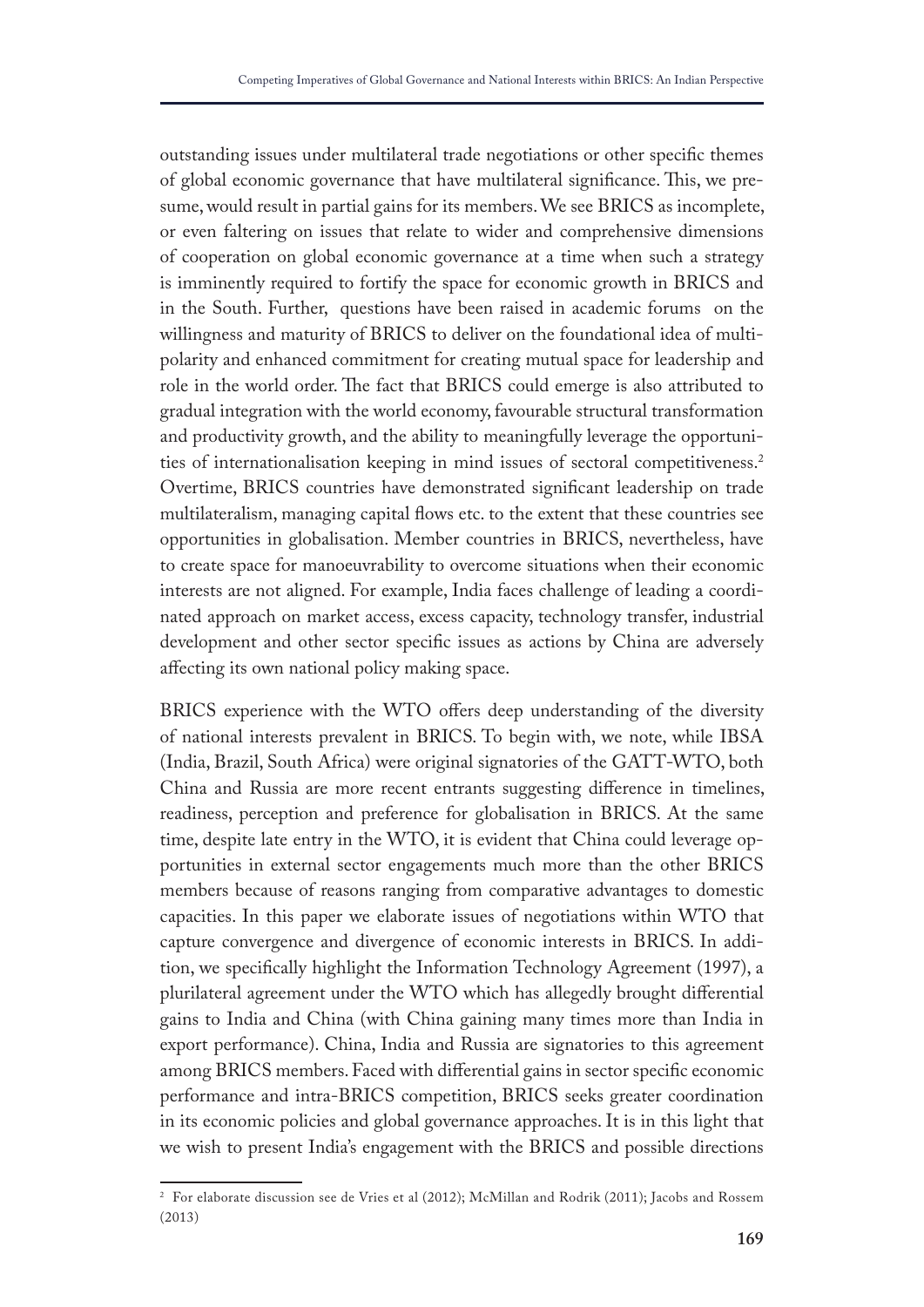#### of future cooperation.

In this paper, we discuss issues pertaining to BRICS institution building efforts on fnance and formal mechanisms of sectoral cooperation vis-a-vis its approach on global governance on international trade to suggest that the impact of, so far impressive dialogue and cooperation process among the largest emerging economies can only be felt if these translate into deeper alliances on negotiating platforms governing trade, technology and environment globally. This would positively infuence economic growth in member states including that of India and would prevent weakening of the BRICS partnership. The priorities set by the dominant economies on several fronts do not overlap with those of fellow economies within BRICS. India is facing this challenge at this point be that in the realm of excess capacity, non-tarif barriers or even in the sectoral agreements like the information technology agreement (ITA). While China has outperformed the developing world in manufacturing, other BRICS countries continue to remain selectively competitive across some sectors within the manufacturing industry. As high technology constitutes the major share of manufacturing exports, China based on its large ICT exports has generated maximum value added in manufacturing in BRICS.

While sectoral competitiveness in high technology industry in BRICS across felds remain intact or improving, BRICS countries await more meaningful engagement and coordinated approach on multilateral agreements governing international trade with implication for industrial development, technology transfers and environmental sustainability. Forging BRICS alliance on these fronts would signifcantly shape international environment that could facilitate economic growth in BRICS. It may be interesting to note that India, Brazil and South Africa have often aligned at the WTO as part of broader alliances to infuence the ongoing Doha Round and there are opportunities of future cooperation. However, the fact that China followed by Russia are more recent players in the WTO one may speculate on the strength and history of collaboration among BRICS as a group at the WTO.

After the Introductory Section I, in Section II we present three BRICS institutional initiatives that refect the multifaceted nature of the partnership and indicate the interests and contributions of India. In Section III we present BRICS approach on multilateralism and the possibilities of divergences based on national interests. We refer to the history of collaborations among BRICS countries at the WTO to draw necessary insights. In Section IV, we highlight the prevailing diferences in the level of industrial development across BRICS, particularly in high value sectors like electronics that may be to a large extent attributable to the information technology agreement (ITA) of the WTO. We discuss BRICS response to the ITA to draw lessons on how global governance and national inter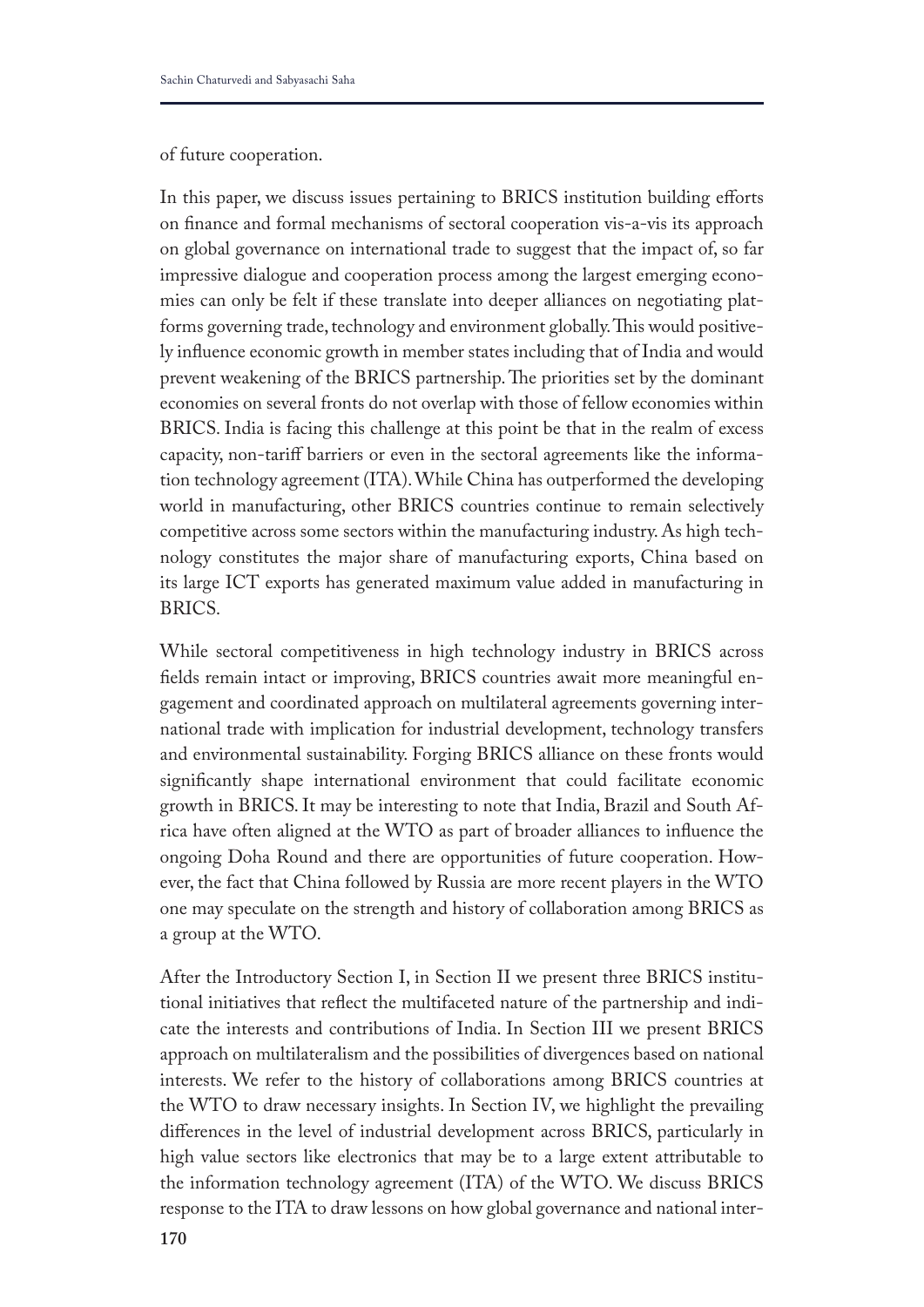ests counteract leading to weakening of BRICS partnership. In the Concluding Section V, we summarize on why collective partnerships in BRICS should deliver in confronting challenges of global governance as well as protect national interests of its members.

#### **Institution Building in BRICS and India's Objectives**

#### *Te New Development Bank as the Flag Bearer of the BRICS Promise*

The first thoughts on the possibility of creation of an alternate multilateral financing institution in BRICS emerged at the 4th BRICS Summit in New Delhi in 2012. The idea was mooted by India to pursue a BRICS led South-South Development Bank mainly funded and managed by BRICS countries to recycle surpluses into investment in developing countries for infrastructure and sustainable development projects (Agarwal, 2015). Following the report of the fnance ministers it was agreed to establish a New Development Bank by BRICS at the 5th Summit in Durban (South Africa) in 2013 and the institution was formally established at the 6th Summit in Fortaleza (Brazil) in 2014. This institution, beyond its objective and mandate has become symbolic of the BRICS partnership itself. This institutionalises the first step towards the original BRICS ambition of alternate fnancial architecture and brilliantly refects in its design a unique but operational model of multi-polarity promoting meaningful multilateral cooperation. The institution, it is hoped, would follow alternate institutional framework and non-conditional fnancing norms in contrast to practices at Bretton Woods Institutions.

The Fortaleza declaration suggests the following: "the Bank shall have an initial authorized capital of US\$ 100 billion. The initial subscribed capital shall be US\$ 50 billion, equally shared among founding members. The first chair of the Board of Governors shall be from Russia. The first chair of the Board of Directors shall be from Brazil. The first President of the Bank shall be from India. The headquarters of the Bank shall be located in Shanghai. The New Development Bank Africa Regional Centre shall be established in South Africa concurrently with the headquarters." The NDB has mainstreamed sustainability and infrastructure in its agenda which refects political commitment from BRICS on rigorously pursuing sustainable development globally. As some of the leading world powers have reversed their contributions on sustainability and the developed world as a group is increasingly noncommittal on sharing resources for global public goods (based on principles of common but diferentiated responsibility) the utility of BRICS cooperation on sustainability and development is undeniable.

## **BRICS Credit Rating Agency and India's Genuine Interests**

A prominent development on institution building in BRICS, following earlier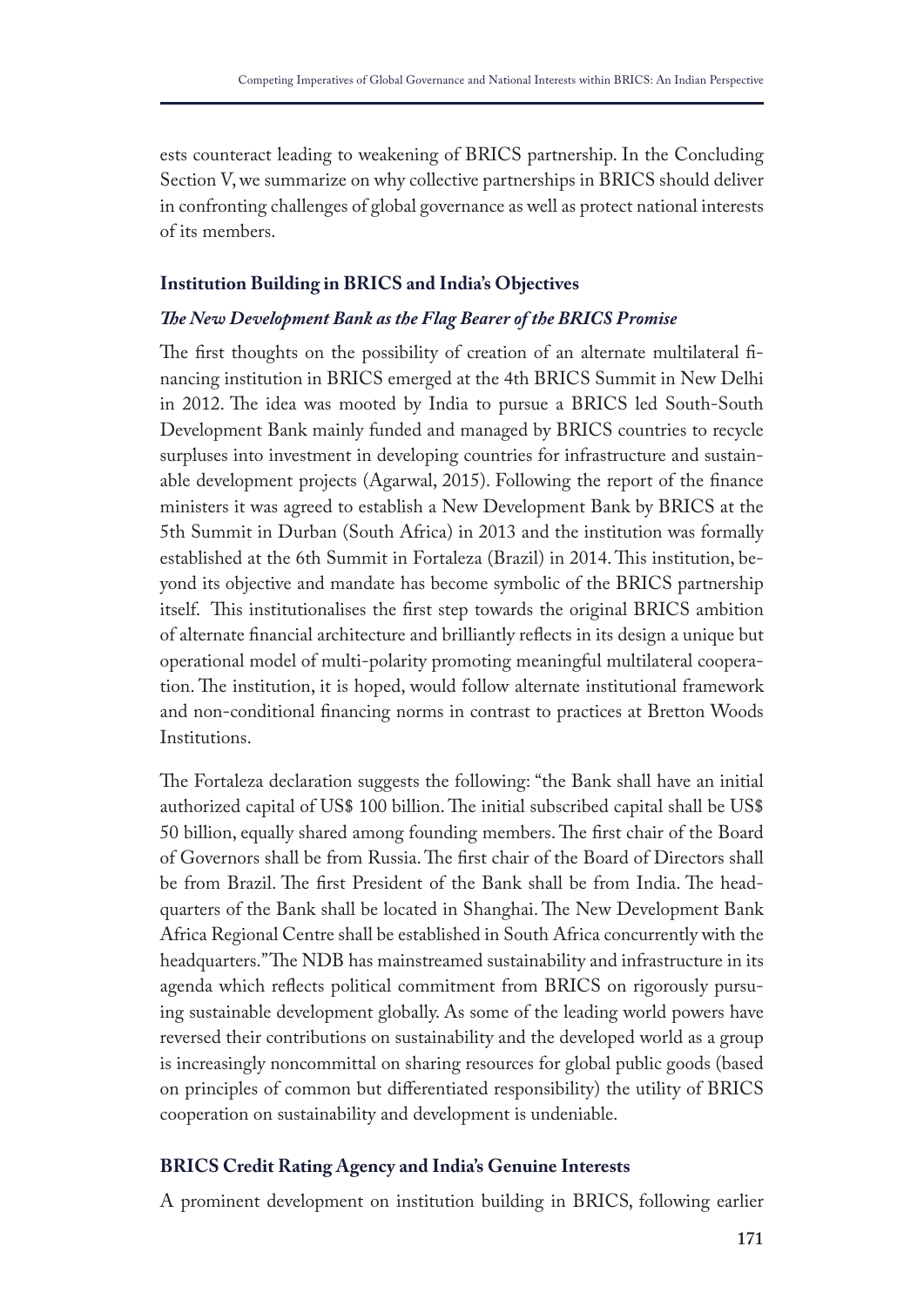successes like the creation of the NDB, and emanating from the Indian presidency of BRICS in 2016 (Goa Declaration) was the proposal to set up an independent BRICS Credit Rating Agency. India has been keen on making BRICS more receptive to alternative ideas in pursuit of evidence based policy making. This initiative is probably unique in terms of its genesis compared to initiatives under several other regional groupings and global alliances. As explained, BRICS has a foremost ambition of creating alternate institutions that could restore balance in global governance. Global Credit Rating Agencies, a few in number and hugely infuential, are West dominated private organisations with clear methodological biases against emerging countries.3 Emerging macroeconomic strengths and longer term outlook of emerging nations are systematically discounted in such assessments. This has adversely affected resource flows to emerging countries including BRICS.

We note that the importance of Credit Rating Agencies is twofold: one, they assess the credit quality of individuals, companies and banks and second, international accords emerging from the Basel process recognise and instruct banks to follow assessments by these agencies on credit risks. Lower credit ratings would therefore increase the cost of institutionalised borrowing. For BRICS in particular, many a time sovereign ratings have lacked consistency both in terms of the criteria and assessments. India's relative low score on such ratings despite political and economic stability and ever improving macroeconomic fundamentals have been a cause of concern. India's keen efforts to formalise a BRICS credit rating process, as we observe, is also possibly inspired by the fact that bond markets ofer alternative sources of fnance and have been an efective tool in some developing countries. The BRICS countries with mature capital markets have the potential to leverage local currency bond markets aided by informed, balanced and neutral credit ratings.<sup>4</sup> The ability of the NDB to utilize bond markets in BRICS would be severely compromised with downgraded sovereign credit ratings of these countries. During its presidency, India hosted a meeting of BRICS officials to deliberate on strengthening bond markets in BRICS, wherein the possibility of a common BRICS bond market was also explored.

# *BRICS Agriculture Research Platform and India's Credible Leadership on Development*

While BRICS efforts on cooperation in financial coordination is acknowledged, the group is often criticized for being selective on development challenges and having failed to exploit opportunities of cooperation across broad areas of sustainable development to meet future needs. India's own development challenges and experience coupled with its consistent posture at various global fora on such issues

<sup>&</sup>lt;sup>3</sup> "Financing the SDGs" by Rathin Roy; Business Standard, 6 October 2017

<sup>4</sup> Dash (2017) and Government of India (2009)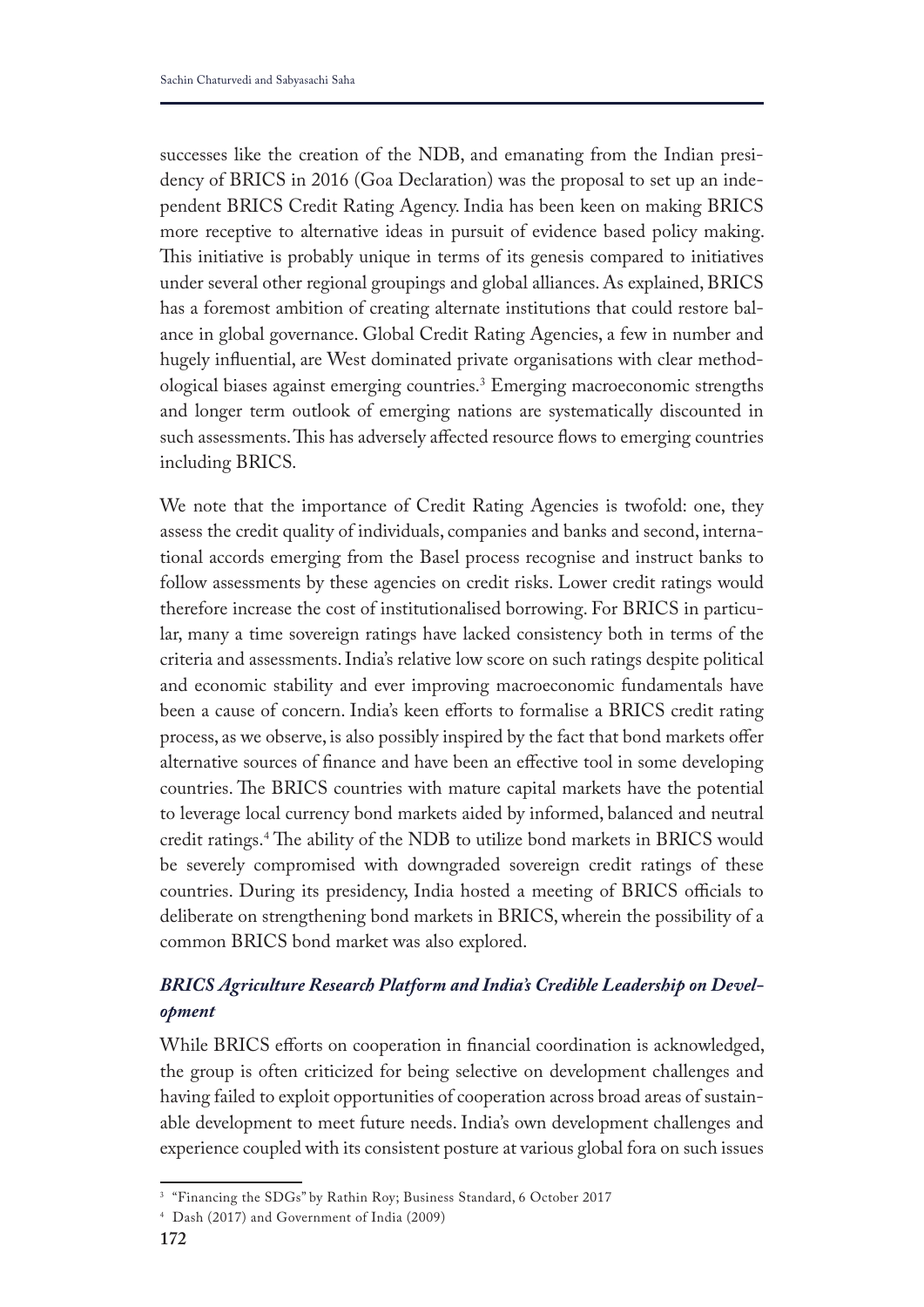prompted it to mainstream development issues in BRICS and also offer futuristic ideas on cooperation. The Prime Minister of India Mr Narendra Modi proposed the creation of a BRICS Agricultural Research Centre at the 7th BRICS Summit at Ufa, Russia in 2015. Acknowledging strengths with individual BRICS countries in the feld of agriculture and agriculture research, he had put forward this vision of BRICS collaboration not only to support future needs in BRICS but also in the developing world. This may also be seen in the light of the fact that BRICS countries are leading producers, consumers and exporters of agricultural products including in horticulture, fsheries and other animal products. Accordingly, all BRICS countries at the 8th Summit in Goa, India agreed to the establishment of the BRICS Agricultural Research Platform. We note that the Goa declaration emphasised substantially on issues around agriculture, food security, and malnutrition; and has highlighted the importance of agricultural productivity, sustainable management and trade. However, BRICS focus on cooperation in science, technology and innovation has been discernible all through. The establishment of BRICS Agriculture Research Platform falls at the intersection of BRICS approach on agriculture and its efforts to build collaborations in Science and Technology. Subsequently, the coordination centre of the BRICS Agricultural Research Platform has been located in New Delhi, India at the National Agricultural Science Complex. Through this India is expected to make meaningful contribution to this initiative.

## **BRICS at the WTO Possibilities beyond National Interests?**

At the WTO, free trade is primarily understood in terms of reduction in tariff barriers. Distortions and inefficiencies in world trade due to policy regimes in countries (in areas like subsidies and IPR) remained contentious, with developed countries seriously hurting interests of developing countries in areas of signifcant concern to them like agriculture exports, food security, livelihood and public health. Such divergences brought down confdence among members and the developing countries demanded a course correction. The developing countries faced dual challenges in the form of adverse posturing of the developed countries as well as biased technical specifcations that went into determining the level of distortions. To address these issues a new round of negotiations was launched in 2001 that came to be known as the Doha Development Round, which remains inconclusive till date.

However, what remained outside the mainstream thinking, even for review, let alone renegotiations is the impact of WTO on trade and production capabilities of developing countries for deepening industrialisation as the world transits from the so called third to the fourth industrial revolution. The early industrialised countries adopted suitable strategies to aid their industrialisation process. Independent strategies on these counts are much less feasible under the WTO regime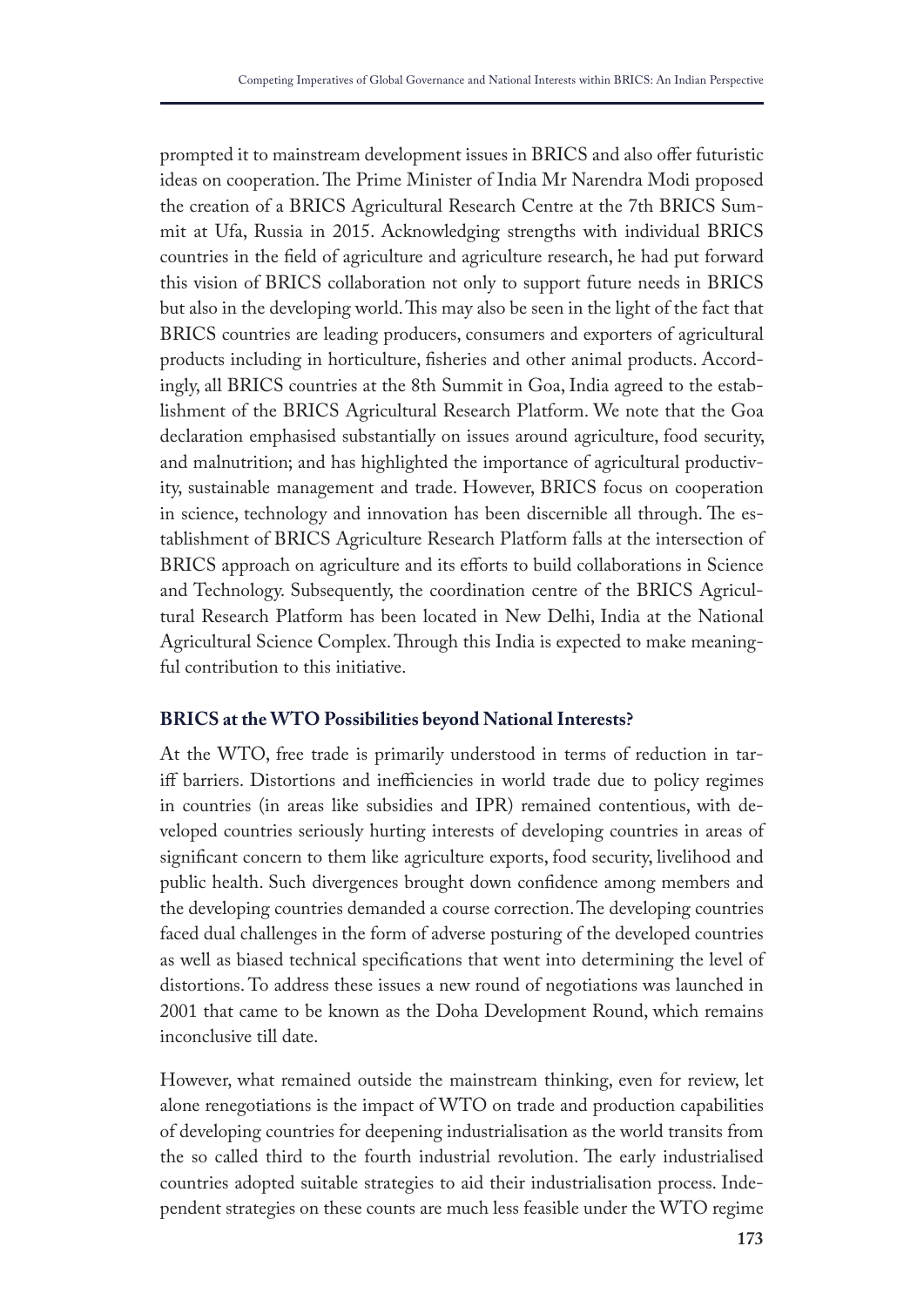(Lall 2000; Rodrik, 2004; Chang, 2009; Singh, 2016). The narrow window of special and diferential treatment, which is in any case challenged by developed countries in negotiations and the ad-hoc approach under non-agricultural market access (NAMA) negotiations, is clearly insufficient to serve the purpose. While, industry led to value creation in the early industrialised economies, the negative infuence of global trade regimes on industrial capabilities of some developing and emerging countries would seriously hamper their long term growth prospects. BRICS cannot be an exception.

The WTO regime remains complex. There are attempts to widen the scope and coverage, ignoring the long term concerns of developing counties. The WTO has been successful to pull through negotiations on issues beyond the Doha Round in areas like Trade Facilitation, however, to the satisfaction of large segments of the developing world as they see new opportunities of integration. In the run up to the 11th WTO Ministerial Conference in Buenos Aires in December 2017, BRICS members are split on some of the new issues, taking offensive or defensive postures depending on their national interest and sector specifc competitiveness. India seeks greater cooperation in BRICS in infuencing the outcomes. BRICS has time and again called for early completion of the Doha Round, but coordination has been waning. The challenges have multiplied with rising regionalism. BRICS countries competing in such arrangements has led to further weakening of BRICS cooperation in upholding multilateralism and taking common positions on trade issues that afect industrial development in their countries. As some major economies of the world recede to trade protectionism, beyond rhetoric, BRICS is well positioned to champion trade multilateralism on their own terms that would foster competitiveness across sectors including in agriculture and industry. However, this requires intent and credible action on part of the BRICS.

Individual members of BRICS have greatly infuenced trade multilateralism in the WTO in the last decade, and there is a chance that these countries can start from where they left. Of course, in terms of export interests and domestic priorities BRICS may substantially difer on some counts, but as already explained opportunities of industrial development, value chains, innovations and wealth creation could be very similar. The axis of cooperation among BICS (Russia joined the WTO as recently as 2011) can be traced to the initial years of the Doha Round, with agriculture as the pivot on most instances.

At the WTO, Brazil, India, South Africa and to some extent China started working together as part of the broad G20 alliance to hammer out issues in agriculture. While the uncertainty continued through the Hong Kong Ministerial in 2005, in 2006 India and Brazil were exclusively selected to be part of G4 along with the US and the EU to renegotiate and salvage the Doha Round, before the talks failed in 2007 (Ray and Saha, 2009). The fact that Brazil and India were selected sepa-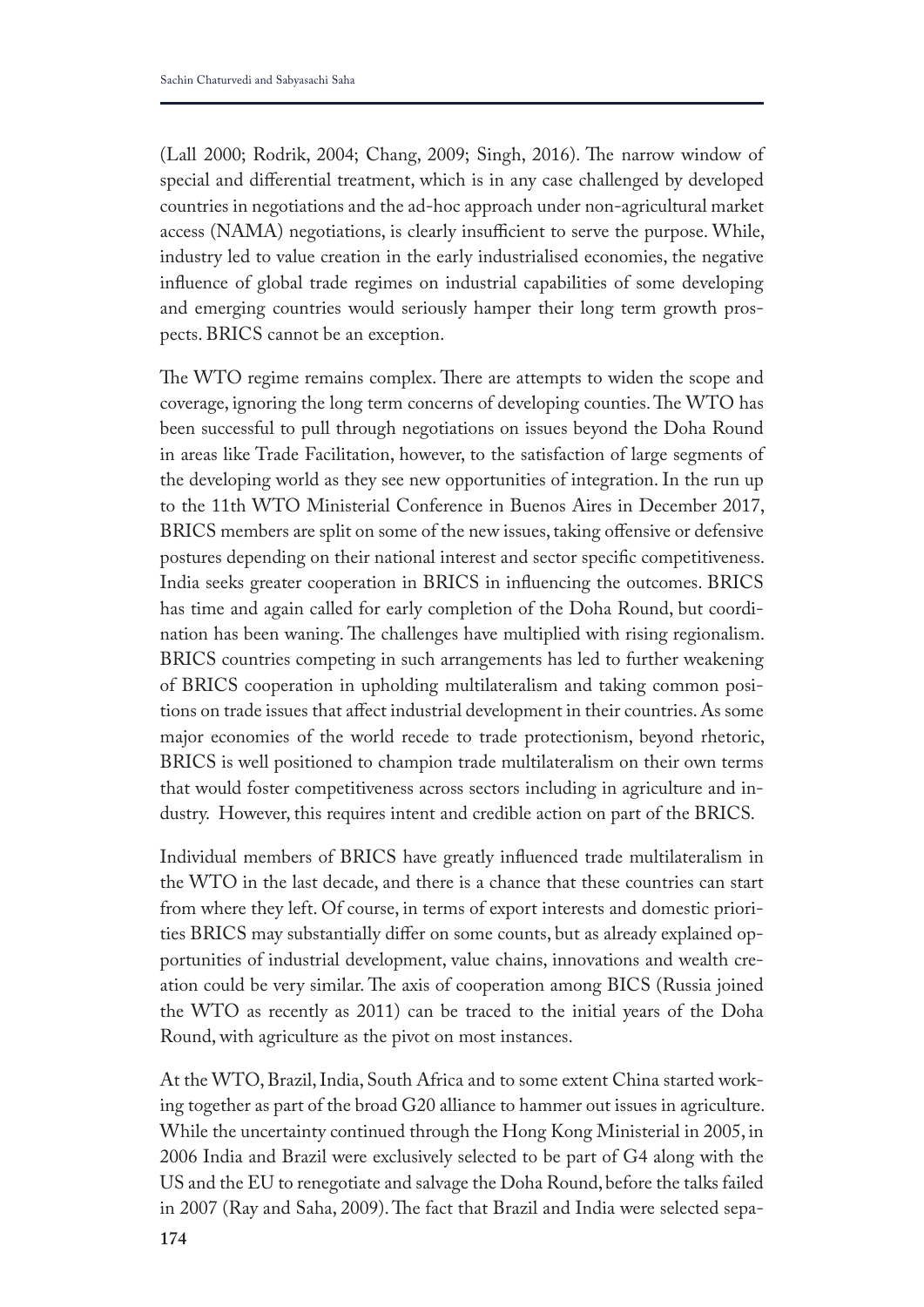rately is attributable to the fact that India's and Brazil's interests in agriculture are divergent based on the fact that Brazil is an aggressive player as a major exporter in agriculture. This is also the reason that India has collaborated more closely with the G33 group of developing countries in agriculture which included China, while Brazil with the Cairns group led by Australia. While some coordination among BICS was visible, China's position on agriculture negotiations as part of recently acceded members (RAMs) group in seeking longer timelines of implementation and other fexibilities suggests its defensive posture not too diferent in spirit from that of India. In an encouraging development, in July 2017, India and China jointly submitted a proposal to the WTO calling for the elimination, by developed countries, of the most trade-distorting form of farm subsidies, known in WTO parlance as Aggregate Measurement of Support (AMS) or 'Amber Box' support as a prerequisite for consideration of other reforms in domestic support negotiations.5 On NAMA, the IBSA (India-Brazil-South Africa) partnership has remained strong with signifcant convergence with China on specifc issues like non-tariff barriers (NTBs). It may be important to note that the NAMA 11 group for tarif negotiations in the Doha Round has been led by South Africa. China, driven by its manufacturing prowess and related competitiveness has been offensive in its offers on tariff liberalisation. The advanced industrialised countries introduced what is known as the Swiss Formula that would set uniform rules on tarif reduction. Argentina, Brazil and India proposed an alternative formula, known as the Argentina–Brazil–India (ABI) Formula. The ABI formula adjusted for country specific average tariffs unlike fixed coefficients used in the case of the Swiss Formula in the spirit of less than full reciprocity. China while agreeing to the ABI concept proposed its own formula (Thorstensen and Oliveira, 2014). This leads us to believe that on industrial tarifs and market access the BICS posture at the WTO has never been aligned with that of the early industrialised countries led by the US, EU and Japan.

Ever increasing bilateralism/regionalism within the global trading order has made way for plurilateralism that have much wider scale and scope; and may be seen as eforts to expand buy-ins to bring on board tarif and non-tarif issues that are extremely difficult to negotiate under the framework of the WTO.<sup>6</sup> The projects of Trans-Pacific Partnership (TPP), Transatlantic Trade and Investment Partnership (TTIP) and Regional Comprehensive Economic Partnership (RCEP) are plurilateral or mega-regional trade negotiations that have confronted diverse fortunes in recent times. While TPP having failed in its previous form and

<sup>&</sup>lt;sup>5</sup> Press Information Bureau, Government of India http://pib.nic.in/newsite/PrintRelease.aspx?relid=170392

<sup>6</sup> Refer RIS World Trade and Development Report 2015 on paradigm shifts in world trading arrangements.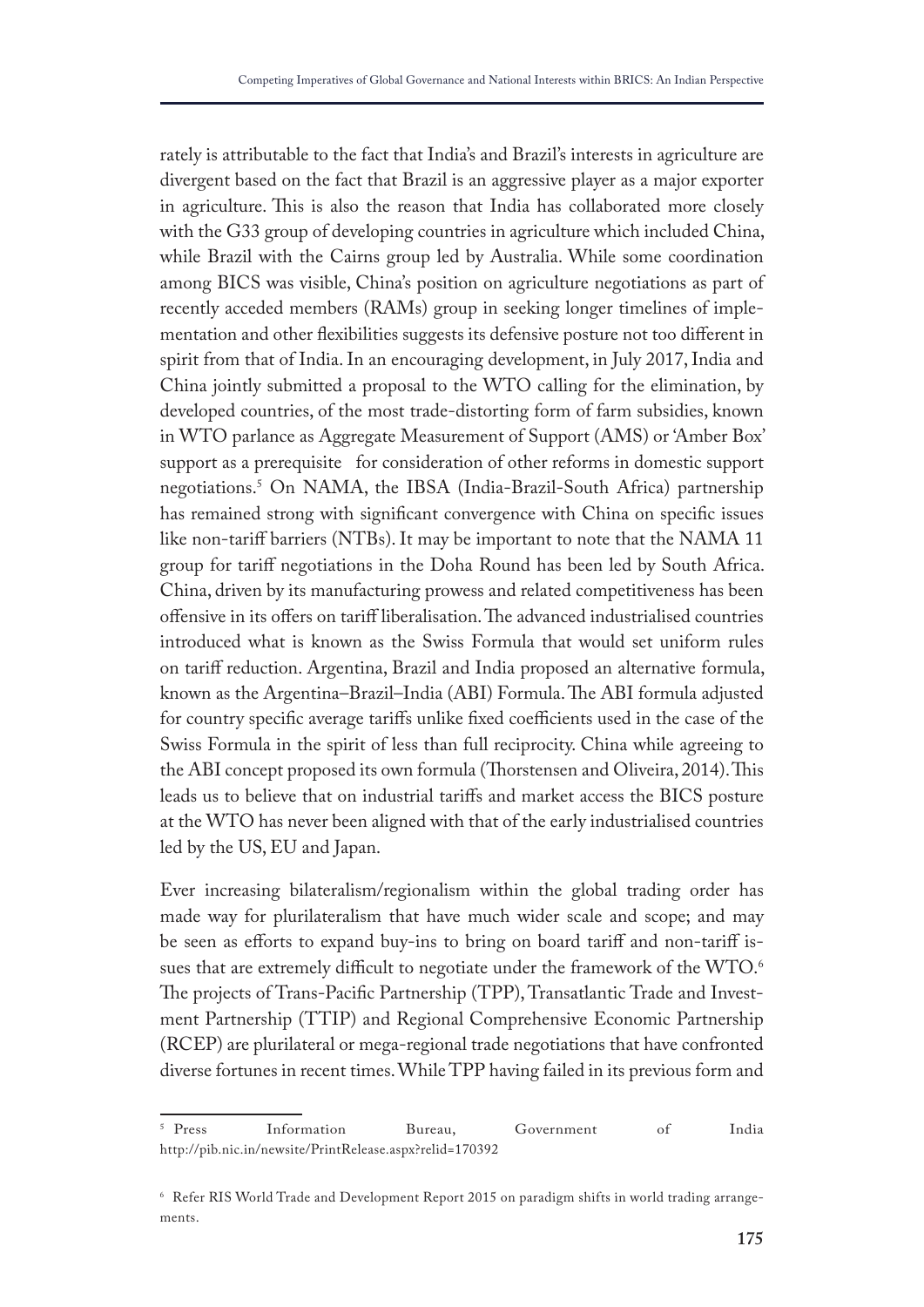TTIP held up, it is only RCEP that carries some promise of reaching the desired goal. However, given frm postures of the BRICS at the WTO, TPP led by the US and TTIP (between the EU and the US) were specifcally designed to keep BRICS out of the purview of such trade deals. The RCEP, however, sees China and India fghting each other not only for infuence but also for maximising gains. The structure and export competiveness of sectors including services varies greatly between the two countries and chances of cooperation are minimal.

# **Global Trade Architecture and Unequal Gains: India vis-à-vis China in the context of ITA**

The Ministerial Declaration on Trade in Information Technology Products (ITA) was concluded by 29 participants at the Singapore Ministerial Conference of the WTO in December 1996 (the number of ratifying countries currently stands at 82 representing 97 percent of world trade in such products). In doing so, ITA proactively sought enhanced market access for information and communication technology (ICT) products by eliminating tarifs for such products (with commitments of MFN nature). The applied rates in most cases were much lower than the bound rates. ITA is credited for expanding trade in ICT products phenomenally. Exports in the products covered by the ITA tripled from US\$ 549 billion in 1996 to approximately US\$ 1.7 trillion in 2015 (WTO 2017). China remains the world's top exporter of all main categories of ICT goods. China is also the top importer of ICT goods, accounting for 18 per cent of world imports and 34 per cent of all electronic component imports, including re-imports from Hong Kong (China) (UNCTAD, 2014).

While, India joined ITA in 1997 itself, China did so in 2003 after its accession into the WTO in 2001. The other two prominent BRICS members Brazil and South Africa are yet to join ITA. Russia joined ITA as part of its accession to the WTO. China's export of IT products was way behind countries like the US, the UK, Germany, Japan, and South Korea in 1996 (Table 1). However, China overtook the United States to become the world's leading exporter of ICT goods such as mobile phones, laptop computers and digital cameras. China's import of ICT products was very low when compared with US, UK, Germany, South Korea and Japan till 2005. China's import of ICT products have risen after 2005 and stands higher than that of US and other developed countries like Germany, Japan, and UK. Economies in East and South East Asia remain among the only net exporters of ICT goods. The growth of China's export of information technology goods was fastest during 2005-10. On the other hand growth of US exports of ICT products has slowed down compared to 1996-2000. India's performance has somewhat picked up from very low levels. Also, export of ICT products has seen a relative decline in UK, Germany and Japan in recent years.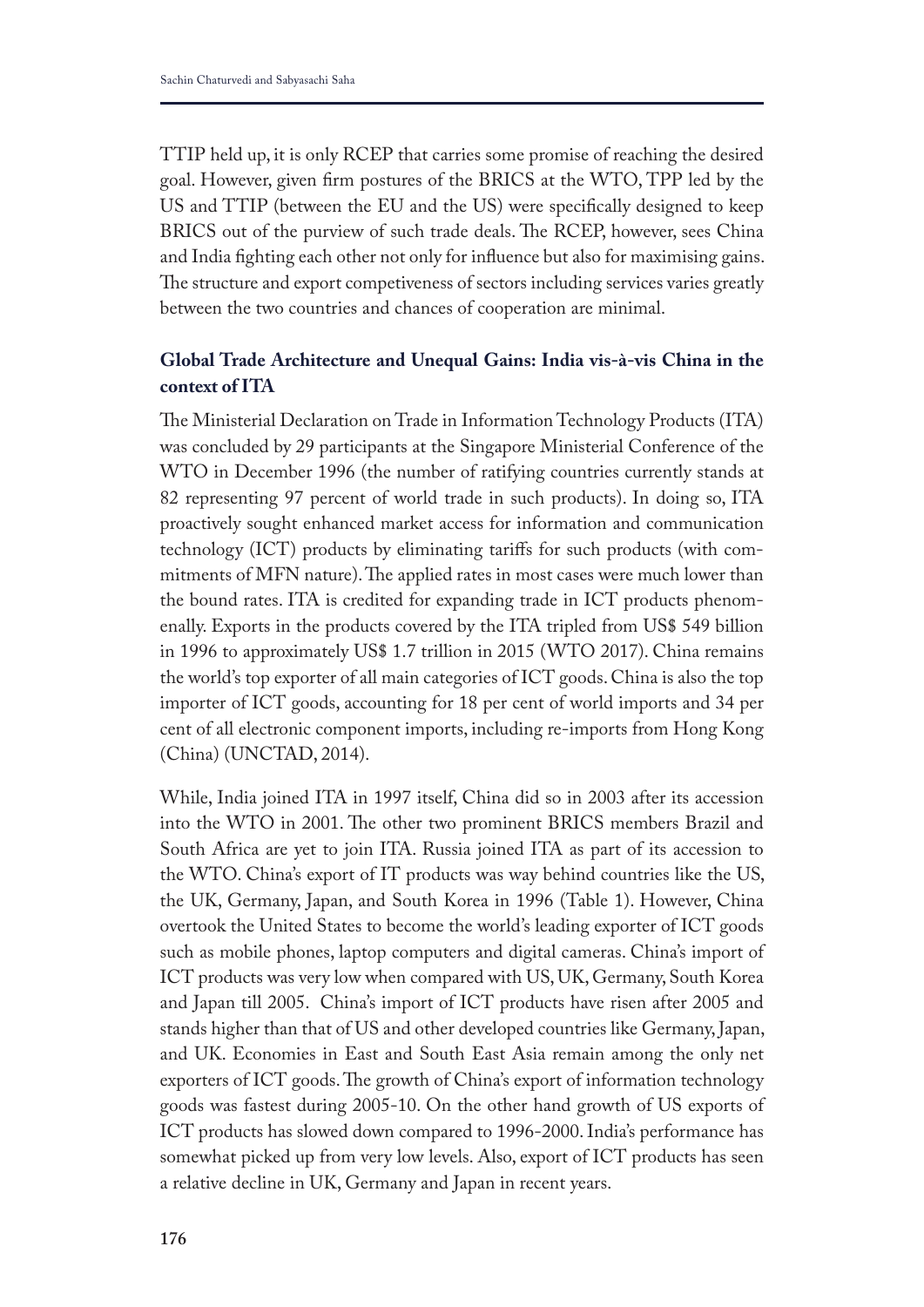| Selected<br><b>Countries</b> | X=Exports<br>M=Imports | 1996   | 2000   | 2005   | 2010   | 2015   | 2016   |
|------------------------------|------------------------|--------|--------|--------|--------|--------|--------|
| China                        | X                      | 14.46  | 40.29  | 213.64 | 450.86 | 639.63 | 585.14 |
|                              | М                      | 20.42  | 52.65  | 199.01 | 355.46 | 479.28 | 461.32 |
| Germany                      | Χ                      | 50.80  | 67.02  | 115.02 | 116.09 | 118.50 | 121.10 |
|                              | М                      | 50.68  | 70.70  | 107.53 | 114.18 | 114.10 | 115.81 |
| India                        | Χ                      | 0.76   | 0.88   | 1.97   | 6.52   | 4.68   | 4.89   |
|                              | М                      | 1.67   | 3.50   | 12.99  | 26.03  | 39.29  | 39.44  |
| Japan                        | X                      | 104.50 | 141.68 | 144.76 | 145.51 | 105.12 | 112.10 |
|                              | М                      | 49.13  | 70.76  | 79.80  | 88.32  | 96.70  | 94.63  |
| Republic of Korea            | X                      | 28.37  | 55.14  | 87.95  | 113.48 | 141.10 | 134.95 |
|                              | М                      | 37.39  | 43.65  | 59.22  | 79.51  | 89.38  | 88.24  |
| United Kingdom               | X                      | 43.94  | 59.15  | 60.53  | 32.57  | 30.57  | 29.06  |
|                              | М                      | 47.66  | 76.04  | 69.98  | 57.96  | 58.71  | 54.16  |
| <b>United States</b>         | Χ                      | 134.20 | 201.41 | 170.12 | 184.42 | 200.99 | 198.78 |
|                              | М                      | 148.94 | 234.86 | 237.43 | 278.18 | 351.63 | 351.69 |

# **Table 1: Exports of Information Technology Products of Selected Countries (USD Billion)**

*Source: Authors' calculations based on ITA Product List (Attachment A, Sections 1 and 2) in HS 1996 from WITS Online*

However, the US has been one of the biggest benefciaries of the ITA. Not only did US exports in particular product categories like semiconductor increase (US presently holds 50 percent market share in semiconductors globally) after ITA was adopted by the signatories, ITA also provided a big push to the expansion of Global Production Networks (GPNs) of US ICT companies (Ernst, 2014). US Multinational Companies (MNCs) were increasingly investing in manufacturing in low cost countries like China. EU and Japan have been ahead in manufacturing and innovations of ICT products and are aggressive players in the ITA.

Portugal-Perez et al. (2009) suggests that discussions on extension of the ITA, which included coverage of more electronic products, to non-tariff measures including standards, began shortly after the ITA was signed in 1996. In 2000, the Committee of Participants on the Expansion of Trade in Information Technology Products (ITA Committee) agreed on its "Non-Tarif Measures Work Programme". In September 2008 the EU submitted a proposal to review and initiate negotiations to update the ITA. On non-tarif barriers it proposed, "... agreement on substantive provisions concerning the recognition of internationally agreed standards and of methods of conformity assessment, in order to avoid multiple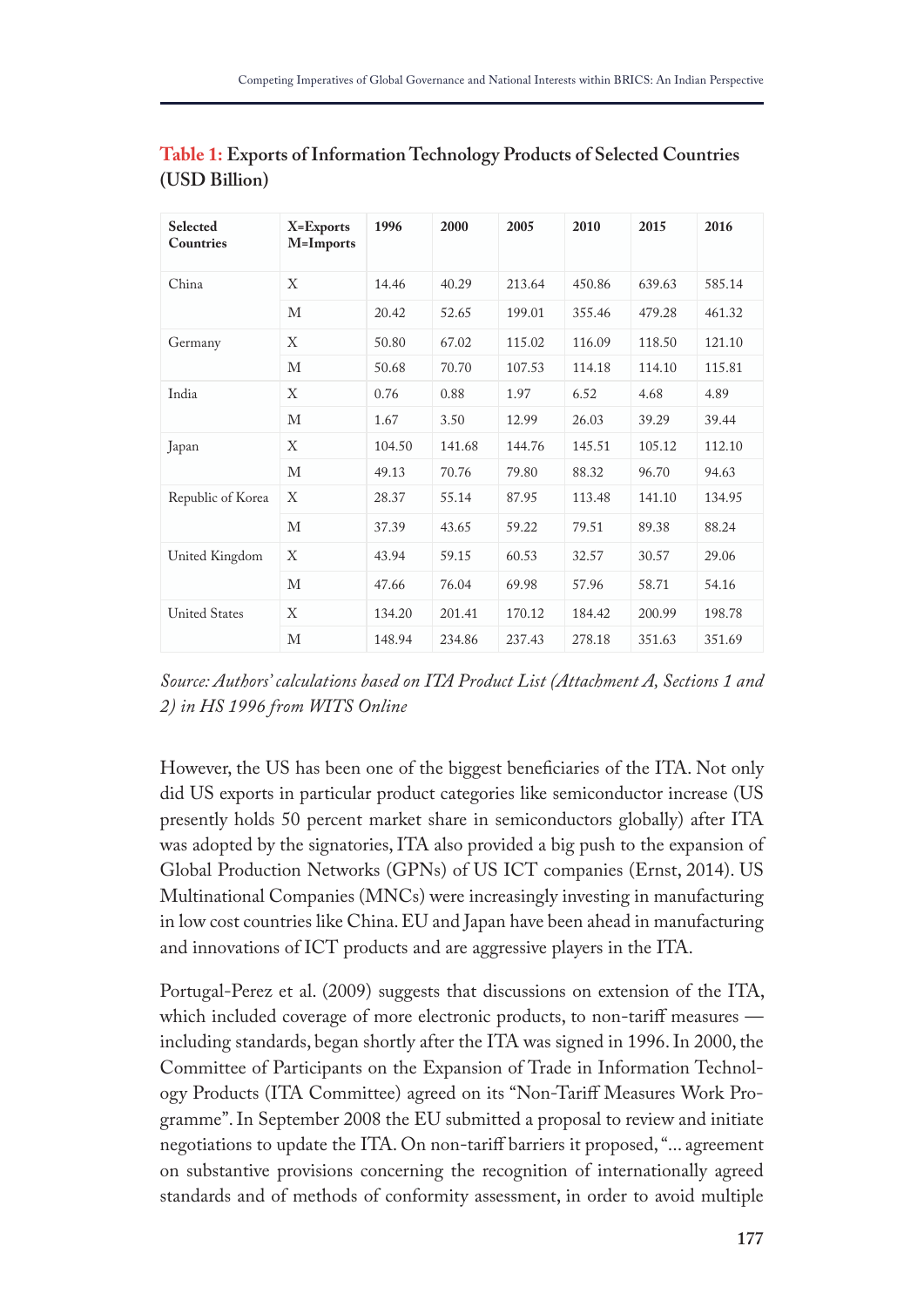testing and enable greater economies of scale without compromising on product safety". Deliberations and workshops on NTMs were conducted on a regular basis. The negotiation was strongly focused on "for each area of certification: one global product, one global standard, one global test and one global certifcate."7

In June 2012, six ITA participants (United States, European Union, Japan, the Republic of Korea, Chinese Taipei and Costa Rica) initiated an informal process towards launching negotiations for the expansion of the product coverage of the ITA. This process led to the establishment of a technical working group which met informally in Geneva, outside of the formal framework of the WTO ITA Committee.<sup>8</sup> The US stressed that ITA 2 is a top priority and EU announced consensus on product coverage. Japan has been keen on extending such provisions to regional trade deals. Norway, Switzerland, Canada, Chinese Taipei, Montenegro, Singapore, Colombia, Australia and Hong Kong, China also supported the early conclusion of ITA 2. While Korea was close to ratifying such changes, China was frm on its stand of protecting domestic interests even as it saw merit in ITA 2. ITA 2 has been much less appealing to BRICS other than China leading to their non-participation in ITA 2. This clearly flows from the fact that for these four countries exports of ITA products (with expansion) as a share of global exports in this category is negligible (0.1-0.4 percent). While these countries have increasing import bills on ITA products, India tops the list. Among the ITA members who are not party to ITA expansion India ranks second after Jordan in having a relatively high MFN applied tarif on ITA expansion products. Brazil and South Africa, on average maintains less than 10 percent MFN applied tarif on original ITA products (which is much lower for South Africa).<sup>9</sup>

At the WTO's Tenth Ministerial Conference, in Nairobi (16 December 2015), 53 members representing major exporters of information technology products, endorsed the timetable for implementing the landmark deal to eliminate tarifs on the 201 IT products. The declaration established that the first set of tariff cuts (65 percent of tarif lines) were to be implemented on 1 July 2016 and the second set no later than 1 July 2017, with successive reductions taking place on 1 July 2018 and efective elimination no later than 1 July 2019.10 On 1 November 2016, WTO's ITA Committee announced majority of participants (18 of the 24, who originally represented the 53 countries under ITA 2) have implemented their tarif commitments, and others were on track to do so.

We have already highlighted, of the BRICS only China, India and the Russian Federation are party to ITA, specifically ITA 1. The fact that Brazil and South Af-

<sup>7</sup> https://www.wto.org/english/news\_e/news15\_e/ita\_08may15\_e.htm

<sup>8</sup> https://www.wto.org/english/thewto\_e/minist\_e/mc9\_e/brief\_ita\_e.htm

<sup>9</sup> Refer WTO (2017)

<sup>10</sup> https://www.wto.org/english/news\_e/news16\_e/ita\_20apr16\_e.htm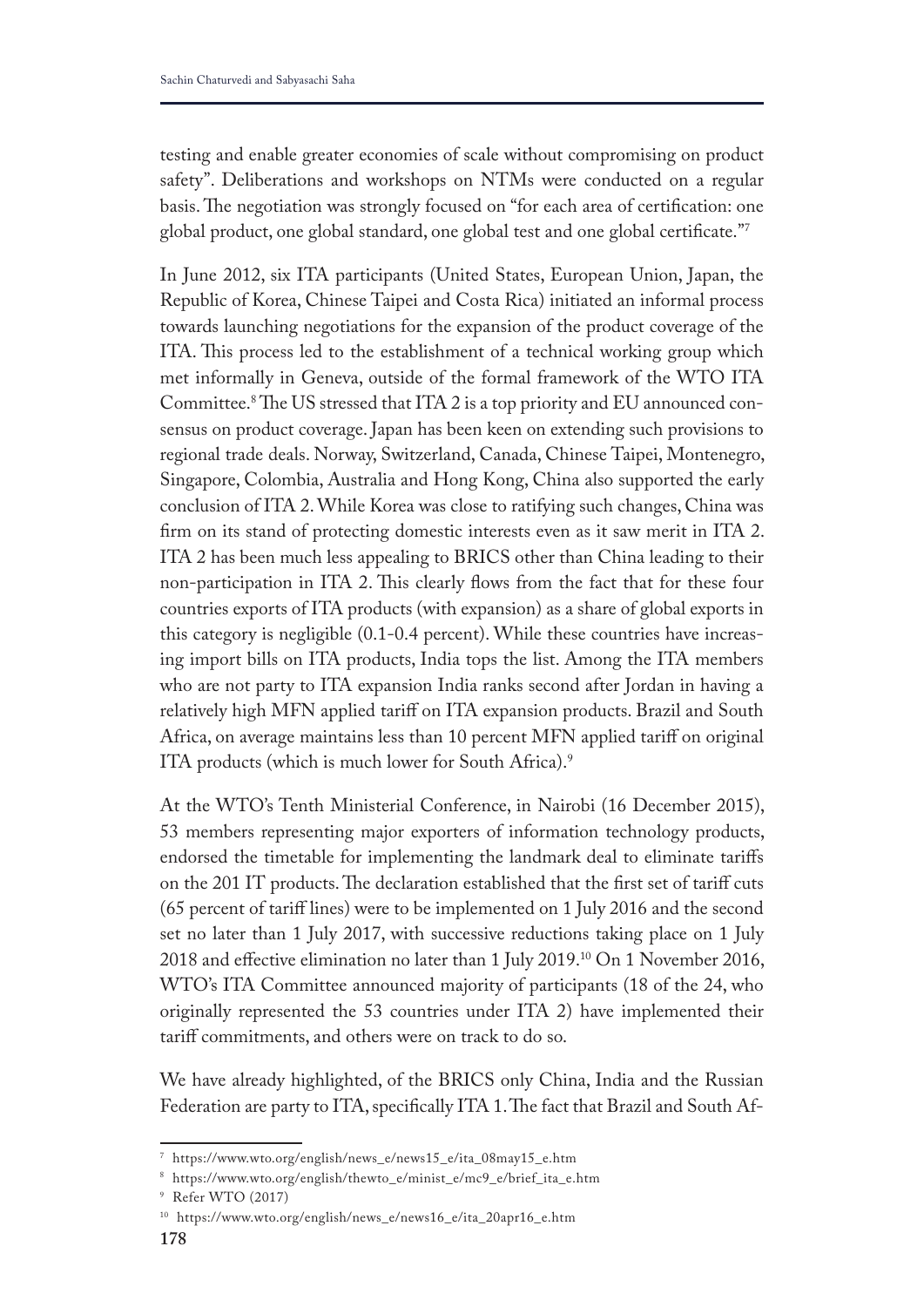rica have not been participating in such negotiations suggests perceived discrepancies between domestic priorities and external sector gains. Such considerations have to be noted in order to understand, convergences and divergences in BRICS in the context of industrial strategy as well as the broader developmental context that links industrial development not only with value addition but also with economic opportunities of the domestic industry (and livelihoods). In BRICS, China has outperformed the rest in ICT trade. Policymakers in countries that are part of ITA yet with a limited manufacturing base in electronics and equipments blame it on the ITA. Cheaper imports have contributed to the decline of the domestic electronics and equipments industry. This has been the case with India (Joseph 2013; Ernst 2014). The experience with regard to ITA 1, definitely has led India to take very cautious stance on ITA 2, despite being one of the frst participants in ITA 1. Strategy to promote domestic manufacturing in this segment is being sought in countries like India and Brazil, however with perceptible diferences in approach.

The ITA 2 negotiations suggest adjustments on ITA 1 product list specifically to address issues of multiple uses on one hand and technology convergence on the other. While new classifcation has been adopted, obsolete products have been dropped. China, has thus far been able to integrate with the value chain of global production of ICT goods and gain in terms of value of manufacturing and exports. However, often the Chinese value addition in such products have been low due to overspecialisation in downstream actities and highly fragmented production networks. One possible indication has been China's lagging performance in technologically advanced subcategory like semiconductors. China has adopted sectoral strategies to develop its semiconductor manufacturing sector. ITA 2 was hence viewed with suspicion in terms of its product coverage and there were demands of sensitive lists. While, the work on non-tarif measures (NTMs) is ongoing at the WTO with regard to issues like regulation, standards, conformity, e-labelling, transparency etc. country positions are not in the public domain. The Geneva based international think-tank the South Centre in one of the publications in 2013 highlighted that NTBs – in the form of national standards and regulations or international standards – have been the most signifcant barriers that developing country products face in accessing the ITA markets, whether or not these countries are part of the ITA. Consensus building in BRICS on such intricate issues on industrial strategy concerning policy space and market access is far from reality.<sup>11</sup>

## **Concluding Remarks**

India has played an increasingly important role in contributing to a new narrative

<sup>&</sup>lt;sup>11</sup> Chaturvedi (2015)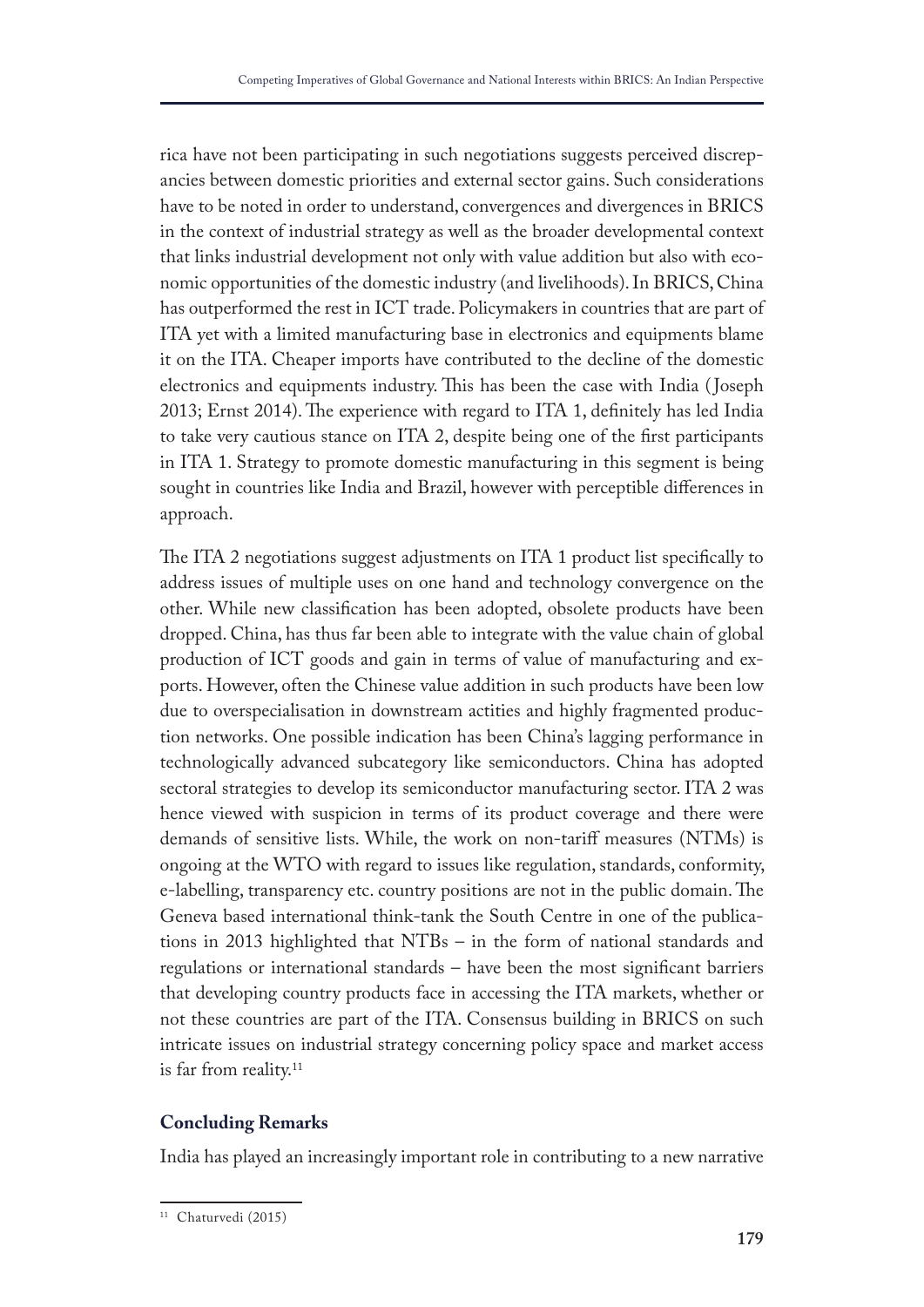led by the BRICS in creating new institutional mechanisms that refect the 21st Century reality of emergence of the South. BRICS has strengthened avenues and governance architecture on global fnance, capital and investment .Moreover, while promoting collective economic interests, BRICS has gone beyond the narrow focus of intra-BRICS trade. In doing so it has also avoided rhetorically supporting multilateralism and has not gone into the specifcs in terms of forming coalitions on negotiations. However, with collective partnerships, BRICS may clearly be delivering in terms of consensus on economic, trade and investment issues that may foster growth across economies.

The new institutional mechanisms that India actively sought namely, New Development Bank, BRICS Rating Agency and BRICS Agriculture Research platform are some efforts which bringforward an extremely important message. The message is of BRICS contribution to a new responsible and responsive global order with due prominence to inclusive multilateralism. It would be important to see how far the current disposition should be viewed as a building block for wider global governance. Till the time, when multilateralism remained pivot to global trade, there was still scope for multifaceted partnerships and coalitions and we have elaborated how BICS often collaborated on issues of mutual interest and in reigning skewed gains favouring other dominant economies.

However, under present realities possibilities about fading away of such partnerships have multiplied signifcantly. We see very divergent interests in terms of countries forming regional agreements and with some countries collaborating on mega-regional trade arrangements driving wedge into the consensus arrived under the multilateral fora. Efforts to take advantage of legal options to push for numerous sectoral trade and other agreements and seal deals on non-trade issues impacting trade are on. Needless to mention, such agreements are meant to favour the dominant economies in the balance. It would be a testing time for BRICS to demonstrate willingness to work on such issues in the spirit of cooperation and consensus. Would BRICS members be able to overcome their narrow national interests and continue to contribute through alternate institutions, is an issue that would determine wider relevance of BRICS in the days to come. The experience of working together and striking coalitions on specifc issues at the WTO provides important lessons and ready reference to each other's domestic interests and external outlook.

Moving forward would not be easy. Capabilities and institutions are often highlighted as major strengths of BRICS countries. However, domestic capabilities are rendered inadequate in the face of major discriminations and overriding harmonisations in the world economy. While intra-BRICS trade is dominated by trade fows from China (we have shown the case of ICT goods), and is often perceived to be a challenge by other members, market access in third countries re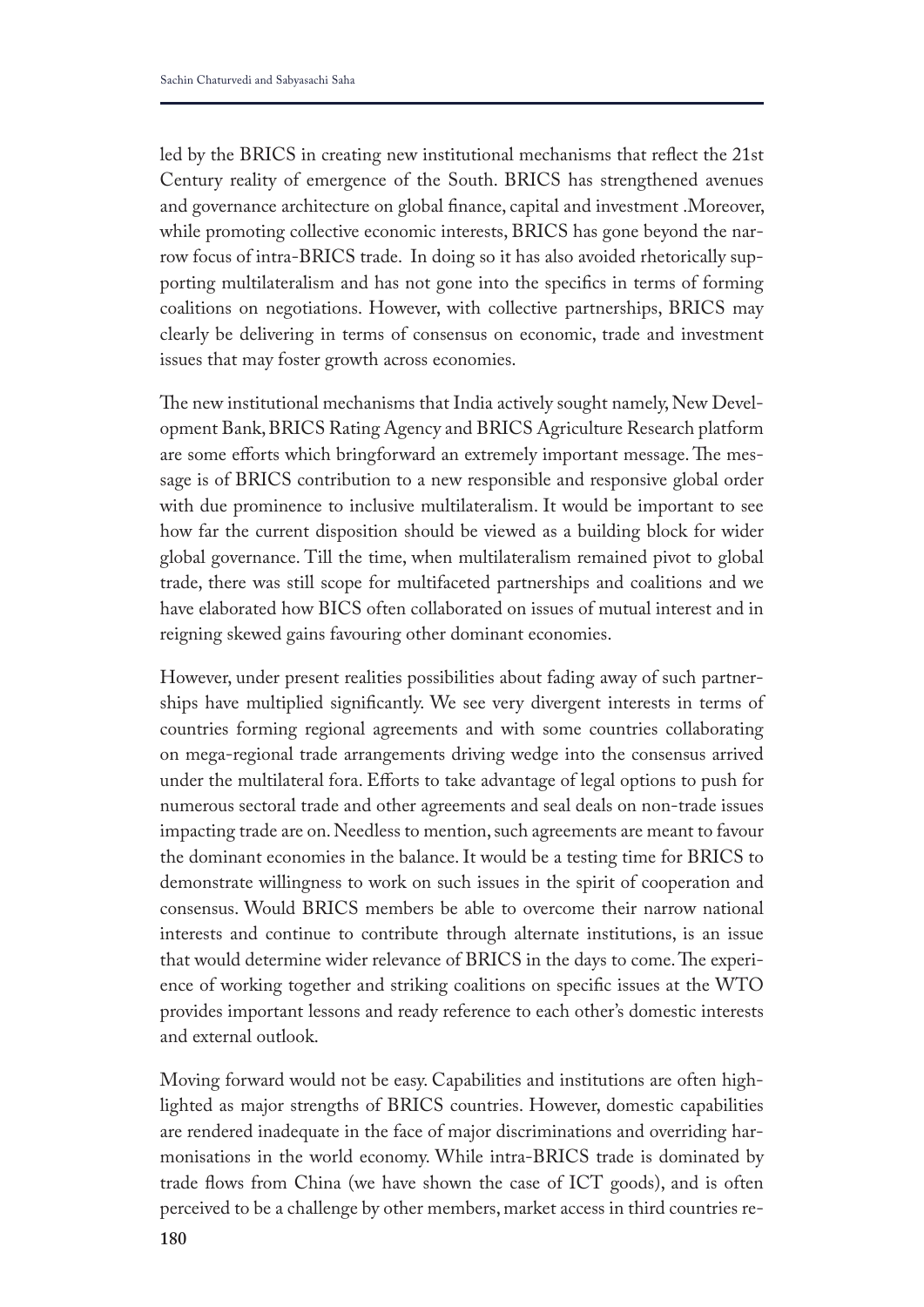mains an important consideration. It remains a difficult question on how BRICS can address such issues and work towards meaningful partnerships and coalitions. As pointed out in the beginning, in the absence of concrete actions in this direction, BRICS as a group might seriously fall short of fulflling its own expectations. It would also be a disappointment for countries like India, whose own national interests would also be adversely afected if BRICS as a group does not respond to wider global governance expectations.

#### **Bio**

#### *Sachin Chaturvedi*

Sachin Chaturvedi is Director General and Professor at the Research and Information System for Developing Countries (RIS), a New Delhi-based autonomous Think-Tank. He was Global Justice Fellow at the MacMillan Center for International Afairs at Yale University and a Visiting Professor at the Jawaharlal Nehru University, apart from other prestigious academic appointments, memberships of professional bodies and advisory councils. He is an eminent international scholar on development cooperation policies, South-South cooperation, trade, innovation, biotechnology development and global governance. He has immensely contributed to shaping the contemporary narrative on the Global South, covering the role and roadmap of BRICS partnership.

## *Sabyasachi Saha*

Sabyasachi Saha is Assistant Professor at the Research and Information System for Developing Countries (RIS), a New Delhi-based autonomous Think-Tank. He is an economist by training and specializes in innovation economics, industrial policy and international trade. In his research he has vividly captured the BRICS context and contributes regularly to discourses on BRICS.

## **References**

- Agarwal, M. (2015), "New Development Bank: A Contribution to Development Finance," RIS Policy Brief No. 68
- Baracuhy, B. (2012). "The Geopolitics of Multilateralism: The WTO Doha Round Deadlock, the BRICs, and the Challenges of Institutionalised Power Transitions," Working Paper No. 4, CRP Series, University of Cambridge.
- Chang, Ha-Joon (2009), "Industrial Policy: Can We Go Beyond an Unproductive Confrontation?" A Plenary Paper for ABCDE (Annual World Bank Conference on Development Economics), Seoul, South Korea
- Chaturvedi, S. (2015), "BRICS Trade in High Technology Products (HTPs): Trends and Key Policy Imperatives" presentation at BRICS Academic Forum, Moscow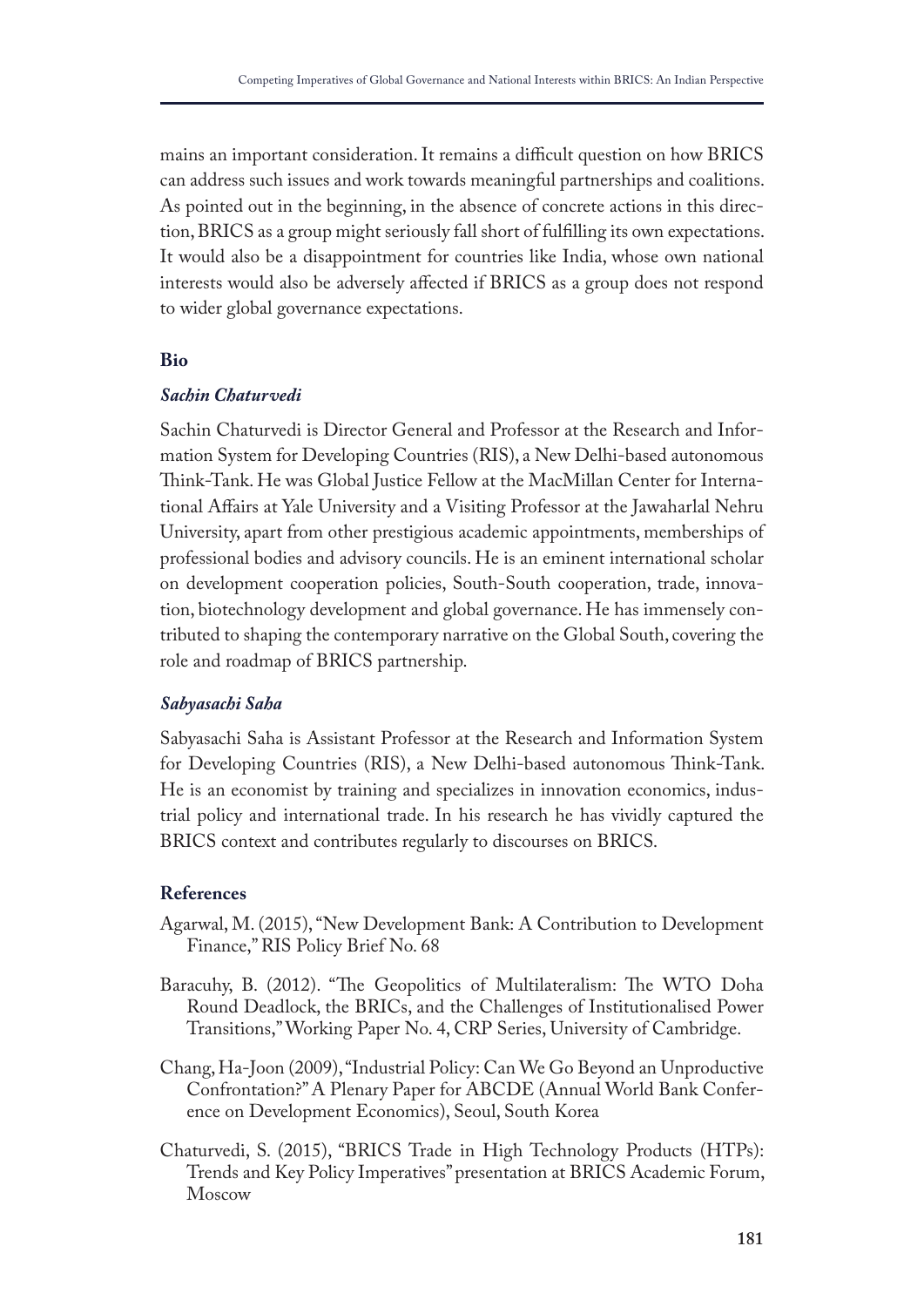- Dash, P. (2017) RIS Breakfast Seminar presentation (dated 07 April 2017) titled "Financial Cooperation among BRICS Countries: Existing Mechanisms and Future Discourse"
- de Vries, G. J., Erumban, A. A., Timmer, M. P., Voskoboynikov, I. and Wu, H. X. (2012), "Deconstructing the BRICs: Structural transformation and aggregate productivity growth", Journal of Comparative Economics, 40, 211–227
- Ernst, D (2014), "The Information Technology Agreement, Industrial Development and Innovation: India's and China's Diverse Experiences". E15Initiative. Geneva: International Centre for Trade and Sustainable Development (ICTSD) and World Economic Forum, www.e15initiative.org
- Government of India (2009), Report of the Committee on Comprehensive Regulation for Credit Rating Agencies, Ministry of Finance, December
- Jacobs, L.M. and Rossem, R.V. (2014), "The BRIC Phantom: A comparative analysis of the BRICs as a category of rising powers," Journal of Policy Modeling, 36S, S47-S66
- Joseph, K. J (2013). "Information Technology Agreement of WTO: Call for a Revisit", Centre for WTO Studies Working Paper No. 9
- Lall, S. (2000), "Selective Industrial and Trade Policies in Developing Countries: Theoretical and Empirical Issues," QEH Working Paper Series QEHWPS48
- NDB (2017), Report on BRICS 2017 The Role of BRICS in the World Economy & International Development
- O'Neill, J. (2001), "Building better global economic BRICs," Goldman Sachs Global Economics Paper No. 66
- O'Neill, J. (2011) The Growth Map: Economic Opportunity in the BRICs and Beyond. Penguin Group (USA)
- Portugal-Perez, Alberto; Reyes, Jose-Daniel; Wilson, John S. (2009) "Beyond the Information Technology Agreement: Harmonization of Standards and Trade in Electronics" Policy Research working paper no. WPS 4916. World Bank. © World Bank. https://openknowledge.worldbank.org/handle/10986/4107 License: CC BY 3.0 IGO
- Ray, A.S. and Saha, S. (2009), "Shifting coordinates of India's Stance at the WTO: Understanding the Domestic and International Economic Drivers," in Amrita Narlikar and Brendan Vickers (eds), Leadership and Change in the Multilateral Trading System, Republic of Letters Publishing/ Martinus Nijhoff Publishers: Dordrecht
- RIS (2015), "World Trade and Development Report Mega Regionals, WTO and New Issues"
- Rodrik, D. (2004), "Industrial Policy for the Twenty-First Century," Paper prepared for the UNIDO